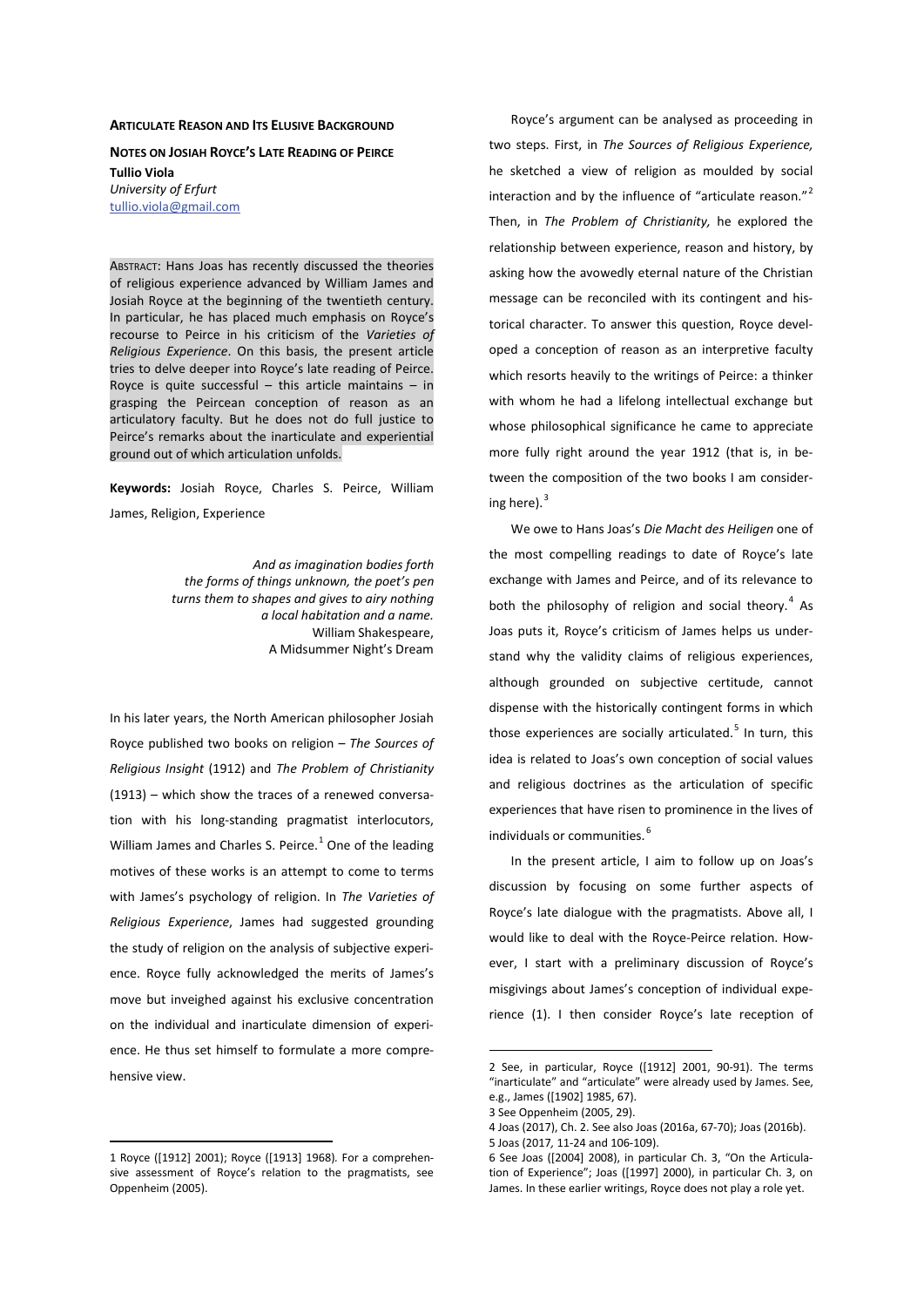Peirce and, in particular, the role of semiotic considerations in his view of community (2). Finally, I pause on what is perhaps Royce's most original development of Peirce's semiotics, namely its application to a fullyfledged theory of historicity (3). My overall claim is that while Royce's reading of Peirce succeeds in bringing to the fore the latter's sophisticated understanding of reason as an interpretive and semiotic faculty, it fails to do full justice to Peirce's remarks about what we might call the *inarticulate and experiential ground* out of which articulation unfolds. This shortcoming reverberates in all three aspects of Royce's argument that I shall consider.<sup>7</sup>

#### 1. **Individual Experience**

Let me start with *The Sources of Religious Insight*. Here, Royce makes a double move. On the one hand, he takes seriously the Jamesian conception of experience as a new basis for the study of religion. On the other hand, he seeks to expand it, by contending that religion is nourished not only by individual experience but by a plurality of "sources," seven in total, to which he devotes the seven chapters of his book. Taken together, these sources lead to what Royce calls religious "insight," that is, a kind of knowledge that is both synthetic and personal. "Insight is knowledge that makes us aware of the unity of many facts in one whole, and that at the same time brings us into intimate personal contact with these facts and with the whole wherein they are united."<sup>8</sup>

Hans Joas has advanced the suspicion that Royce's strategy might turn out to be little more than a "mere listing" of a plurality of factors in the study of religion, by definition less unilateral than James's analysis, but not derived by any systematic principle.<sup>9</sup> While this is indeed a difficulty of Royce's account, I believe it is possible to

detect a more systematic claim in his book. Royce's goal is not merely to criticise the unilateral character of James's work, but to put forth a decomposition of religious insight into its major components.

Let us see why. The first two sources indicated by Royce, "individual" and "social" experience, provide the starting point of the process through which insight is to be gained. In a sense, they fulfill the same function of doubt in pragmatist epistemologies: they represent a state of discomfort and malaise that sets in motion the whole process of inquiry. They do so, however, from different angles. While individual experience is by its very definition unstable "like the foam of the sea,"  $^{10}$  and thus leaves us with the need for a higher and more stable dimension of reality, social experience presents us with a painful clash between the "chaos of needs" of ordinary life and the ideal of an ordered community of human beings who strive for collective salvation. $^{11}$ 

Individual and social experiences, however, are just the first step in the process. In order to lead to genuine insight, they need to be complemented by a rational faculty that interprets or *articulates* them. "Articulate reason" is thus the third, and in a sense paramount, source of insight. But reason, too, is incomplete and powerless, as long as it is not aided by two more sources. One such source – the fourth – is the will, which guides and accompanies the exercise of reason. Another – the fifth – is "loyalty", i.e. the caring love for the community, which provides the horizon within which "the lessons that the preceding sources have furnished" are united.<sup>12</sup> Finally, two more sources close the picture: the experience of "sorrow," and more importantly, the "invisible Church," that is, the ideal and transcendent unity of all the faithful, which plays a regulative role in the whole process of insight formation.

Seen in this light, Royce's argument appears directed not so much against James's exclusive concentration on

<sup>7</sup> Auxier (2013, 71-73 and *passim*), has argued that Royce's way of dealing with the issue of immediacy, although engaging, is not altogether satisfactory. If I am not mistaken, my observations can be read as going in the same direction.

<sup>8</sup> Royce ([1912] 2001, 5-6).

<sup>9</sup> Joas (2017, 93, 97, and 103). Joas refers to Oppenheim (2005, 464 n15), who shows that "[Royce's] listing was not intended to be exhaustive".

<sup>10</sup> Royce ([1912] 2001, 30).

<sup>11</sup> Royce ([1912] 2001, 75). On this see also Royce ([1908] 1995).

<sup>12</sup> Royce ([1912] 2001, 166).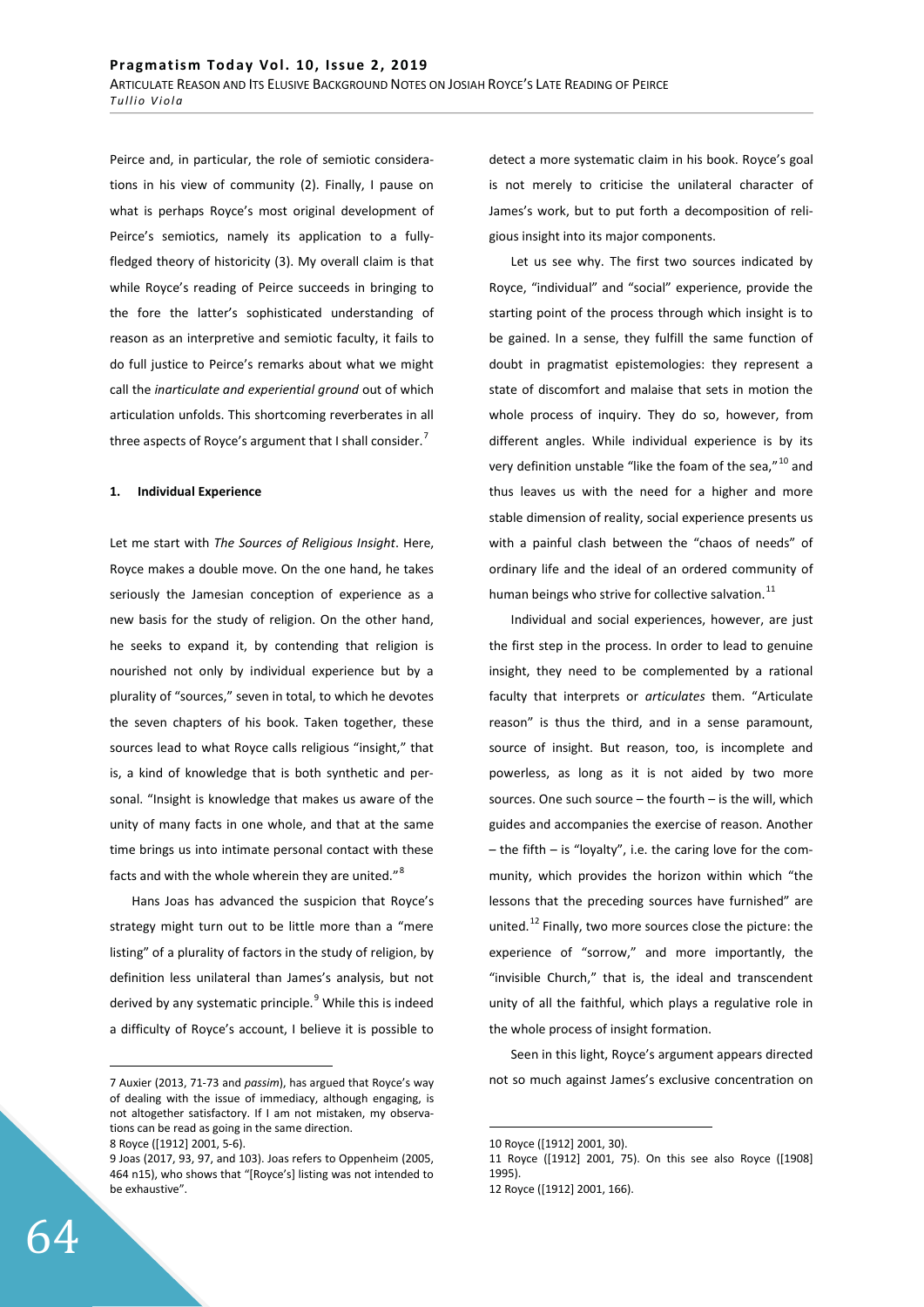individual experience, but against his conviction that individual experience is the only element that plays a *constitutive part* in the justification of the religious faith of individuals. $^{13}$  In particular, James had ruled out the possibility that "intellectual operations" might have a substantial role in the experience of conversion. Even if "we cannot exclude the intellect from participating in any of our functions," the intellect ends up playing the merely subsidiary role of ordering the material provided by inarticulate feeling.<sup>14</sup> And this is precisely the point that Royce's insistence on the multi-layered character of religious insight is meant to disprove.

However, one difficulty arises here. If we look beyond *The Varieties of Religious Experience*, it is not difficult to find texts in which James puts forth a much more nuanced account of the relation between inarticulate feeling and articulate reason, thus potentially neutralising Royce's objections. Joas has already pointed to one such work, the posthumous *Some Problems of Philosophy* (1911), where James describes the act of writing as a process of progressive articulation of our still inchoate thoughts. "As I now write,"  $-$  says James,  $-$  "I 'strive' after words, which *I only half prefigure*, but which, when they shall have come, must satisfactorily complete the nascent sense I have of what they ought to be. $"^{15}$  Here the process of articulation, far from playing an ancillary role, represents the moment in which the thoughts I am trying to express find their effective realisation.

But by far the fullest account in this respect is contained in James's psychological masterpiece, *The Principles of Psychology* (1890). In particular, the celebrated chapter on the "Stream of Thought" aims at what James himself calls a "re-instatement of the vague to its proper place in our mental life."<sup>16</sup> Thought, James claims, is made of "transitive" psychological states that surround more definite ideas as their "fringe" or "penumbra," and in which other ideas are vaguely prefigured. Our mental life is full of such "rapid premonitory perspective views of scheme of thought *not yet articulate*," which have "no definite object" yet, but already display a "sense of the direction" along which that object shall be found. James characterises the specificity of these elusive states of mind by insisting on the crucial difference between the "feeling of an absence" and "the absence of a feeling." If, for instance, I have a vague sense of what I want to say before having precisely formulated my thought, this "feeling of an absence" is something entirely different from having no thought altogether. "Every one must know the tantalizing effect of the blank rhythm of some forgotten verse, restlessly dancing in one's mind, striving to be filled out with words."<sup>17</sup>

Unlike the coarser opposition between intellect and individual experience suggested by the *Varieties*, James's subtle comparison of inarticulate states of mind to the "feeling of an absence" is quite compatible with Royce's remarks about the structurally unstable nature of experience. Indeed, Royce was well aware of this fact. In the *Sources of Religious Insight,* he remarked that "James, *as a psychologist*, well knew this truth about the value and the limitations of private experience."<sup>18</sup> However, his polemical objective on that occasion was not James the psychologist, but James the philosopher of religion. Thus, the possibility of a closer and more productive confrontation with James's conception of the vagueness and inarticulacy of experience was left unexplored.

<sup>13</sup> Thus, I do not fully agree with Joas (2017, 103), who distinguishes between two different lines of criticism that Royce addresses to James: "Man kann eine ausschließliche Berücksichtigung individueller Erfahrung entweder kritisieren, weil sie andere Dimensionen nicht berücksichtigt oder weil sie sogar das Wesen individueller Erfahrung verkennt. Die Aufzählung der Quellen religiöser Einsicht dient dem ersten Zweck, die semiotische, peirceanische Kritik an James dem zweiten." I think, on the contrary, that Royce's argument in the *Sources* can be grasped as already going in the direction of the systematic criticism fleshed out in the *Problem*, although in a way that is still not so heavily influenced by Peirce. This is another way of saying that I do not think that the renowned turning-point of 1912 should be taken as an absolute break in Royce's thinking. For a similar attitude, see Auxier (2013, 62). 14 James ([1902] 1985, 342, 359-360).

<sup>15</sup> James ([1910] 1979, 106), my emphasis. Cf. Joas (2017, 101); Joas ([2004] 2008, 41).

<sup>16</sup> James ([1890] 1981, 246). Cf. Gavin (1992).

<sup>17</sup> James ([1890] 1981, 240-246).

<sup>18</sup> Royce ([1912] 2001, 30), my emphasis.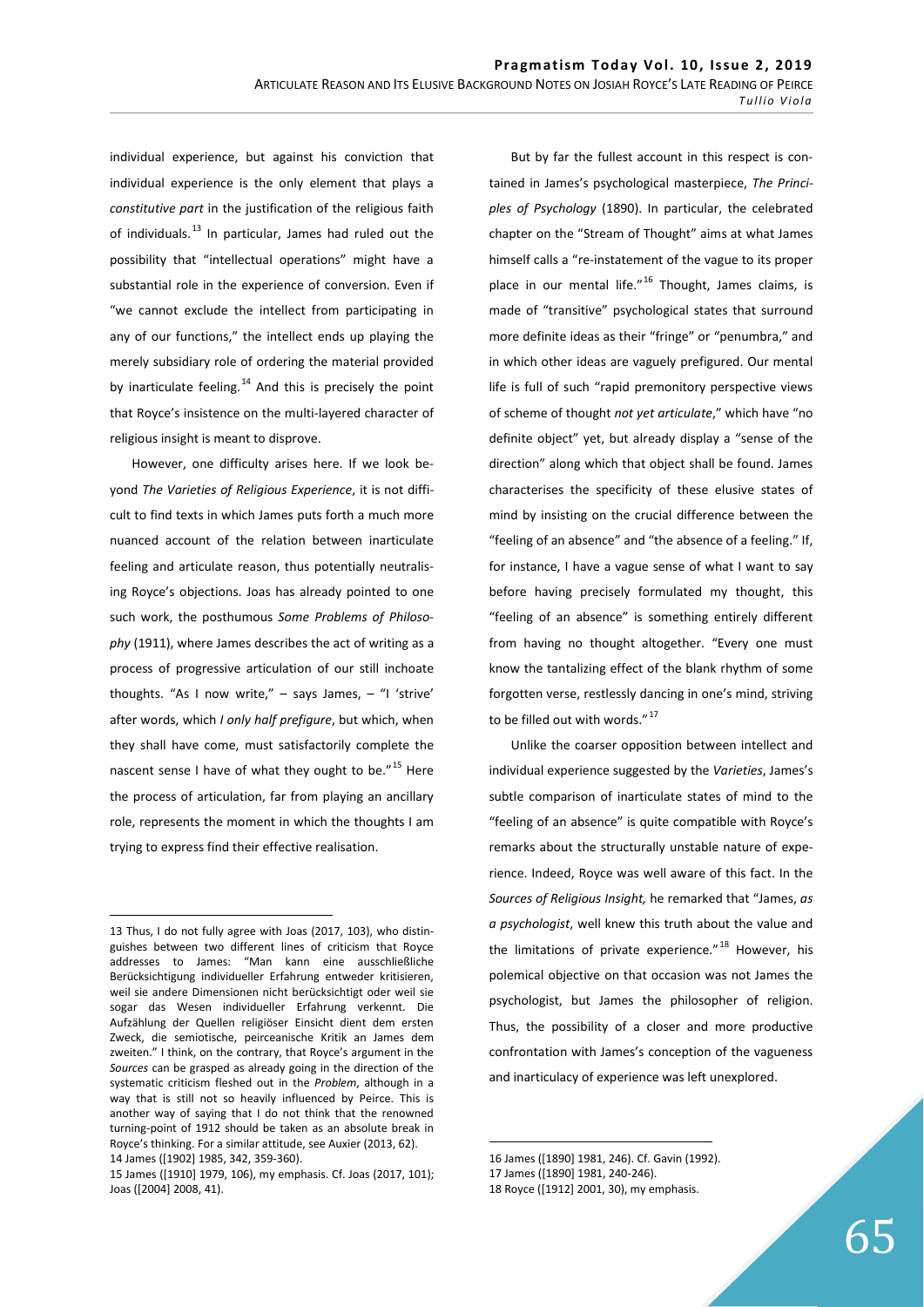This is noteworthy also because that conception would have provided a link to the philosophy of Peirce quite different from the one on which he would insist a year later in *The Problem of Christianity,* and closer, rather, to the one highlighted by John Dewey with his notion of "qualitative thought."<sup>19</sup> Both in his semiotics and in his theory of the metaphysical categories, Peirce insisted on the idea that immediate qualitative experience (the category of "Firstness") pervades all processes of thought, but is intangible and ephemeral, and is thus in need of being complemented by two more dimensions: the dimension of physical resistance ("Secondness") and that of semiosis ("Thirdness"). Inarticulate qualities are thus characterised by a metaphysics of potentiality. They are general elements *in potentia*, which need to be expressed in physical facts and embedded in semiotic structures in order to bear fruit. Otherwise, they remain "airy nothings."<sup>20</sup>

#### 2. Hermeneutics and The Doctrine of Signs

While substantially overlooking the implications of Peirce's philosophy for a theory of inarticulate experience, Royce was on the contrary quite perceptive of the latter's relevance to another major goal of his theory, that is, the description of "articulate reason" as a source of religious insight. In fact, Royce could only defend this idea by convincingly demonstrating that reason, far from being the purely analytical tool that James decries in the *Varieties*, can be a source of genuine novelty. And it is precisely here that his 1912 re-discovery of Peirce came to play a crucial role:21 while the *Sources of Religious* 

21 See above, fn. 3, and my comments on fn. 13.

*Insight* cite Peirce only once,<sup>22</sup> the whole of the second part of the *Problem of Christianity* is devoted to an indepth examination of his thinking. $^{23}$ 

The crucial idea on which Royce bases his interpretation of Peirce may be expressed by saying that reason can have a genuinely synthetic or creative power, even if it is not construed as an intuitive faculty but as a downright *inferential* operation. Although he is sometimes untidy in his terminology, Royce correctly identifies the two aspects of Peirce's logic that deal with this point. The first is the concept of hypothesis, or "abduction," as the only kind of inference that is inherently creative. The second is what Peirce would have called the "theorematic deduction" of mathematics. This is a specific kind of deduction that, thanks to the operations we perform on diagrams we ourselves create, can bring to the fore some necessary implications of the problem that we could not have perceived otherwise.<sup>24</sup>

In *The Problem of Christianity*, however, Royce adds a further, crucial step. He comes to recognise that the Peircean conception of synthetic reasoning is inextricably bound up with his conception of reason as the faculty of producing and interpreting signs. In this way, the "articulate reason" already deployed in the *Sources* is substituted by the concept of "interpretation." Correspondingly, the "will," which in the *Sources* had the function of accompanying and guiding our rational faculty, is now referred to as "the will *to interpret*," thus making even clearer Royce's strong but ambivalent relation to James. While both Royce and James place emphasis on the importance of volition, Royce makes clear that what he is looking for is not a "will to believe"

<sup>19</sup> Dewey ([1930] 1984). See also Dewey ([1934] 1987); Dewey ([1935] 1987).

<sup>20 &</sup>quot;A Neglected Argument for the Reality of God" (1908), in Peirce (1992 [henceforth: EP2], 435): "Of the three Universes of Experience familiar to us all, the first comprises all mere Ideas, those airy nothings to which the mind of poet, pure mathematician, or another might give local habitation and a name within that mind." Peirce is here referencing the Shakespearean verses I have chosen as an epigraph to my paper. Royce knew well this text, which is the central piece of his philosophy of religion. See Raposa (2010).

<sup>22</sup> Royce ([1912] 2001, 98).

<sup>23</sup> After the publication of *The Problem of Christianity*, Royce sent a copy to Peirce, who at that time was already ill and approaching death. Peirce replied with an appreciative letter, which Royce read as a substantial approval of his interpretation of Peirce. But Oppenheim, who has found the letter Peirce sent to Royce, expresses some reservations about Royce's enthusiasm, on the basis of the scarce evidence provided by that letter. See Oppenheim (2005, 23).

<sup>24</sup> Royce ([1912] 2001); Royce ([1913] 1968, 308-312 and 392- 395). For Peirce's definition of "theorematic deduction" (a term Royce does not use) see, for instance, his "Syllabus of Certain Topics of Logic" (1903), in EP2, 297-298.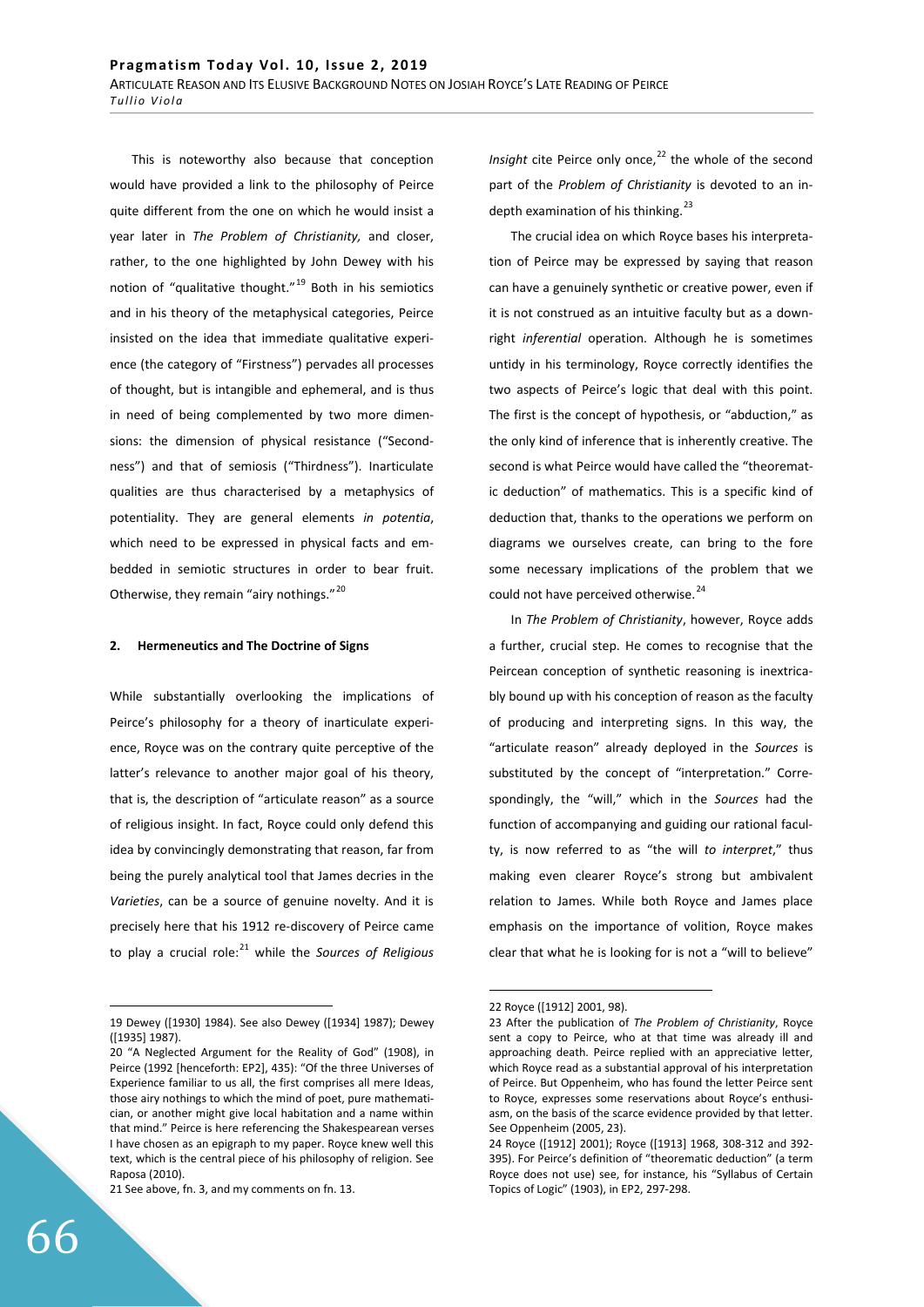but a "will to interpret." The will does not represent a source of insight alternative and complementary to reason, as James's argument on the will to believe might suggest. Rather, it guides reason in every step. $^{25}$ 

*The Problem of Christianity* also goes back to some of the other sources of religious insights that Royce had identified in the previous book, such as loyalty and the church. But most importantly, it is the social dimension of experience that now comes to play an even more crucial role.<sup>26</sup> Royce explores the Peircean concept of interpretation not only from the angle of its epistemological implications, but above all from the angle of its relevance to an all-encompassing theory of communities and historical traditions.

Drawing in part on the anti-individualistic view of communities he finds in Wilhelm Wundt, Royce suggests that the act of interpretation is the medium through which communities live and structure themselves through time. In fact, he goes as far as to suggest that interpretation is virtually equivalent to the flow of time, because time is the movement through which "the present interprets the past to the future." $27$  Thus, a "community" is created out of a simple collection of individuals at the moment when that collection of individuals starts to share memories about its past, or hopes and expectations about the future. In other words, communities are held together by the fact that their members interpret their past or their future in overlapping ways.<sup>28</sup> The acts of interpretation that are enacted by the community are always related to other acts of interpretation enacted by other people in the past. The community thus emerges out of a continuous stream of interpretive acts that relate to one another.

A crucial corollary about the very nature of "articulate reason" follows from this idea. The process of articulation can be directed not only to individual experience in the sense of James, but also to the symbols and signs that we derive from tradition. We articulate experiences but we also articulate the meaning of the past as is embodied in signs and, indeed, this is the only tool we have to make "some vast body of facts of experience" available to the limited compass of our individual life.<sup>29</sup>

Royce draws on these general considerations to describe the Pauline church as a community of interpretation constantly building on its own past and striving toward a more and more accurate interpretation of the Christian message. But he also makes clear that the church is only one among many historical traditions that make up the history of humanity. Other cultural formations, such as philosophy, science and art, can be analysed along the same lines:

Amos introduced into the controversies of his time the still tragic, but inspiring and mediating, idea of the God who [...] delights not in sacrifices but in righteousness. And by this one stroke of religious genius the prophet directed the religious growth of the centuries that were to follow. [...] Let the Sistine Madonna or Beethoven's Fifth Symphony illustrate the same process in other forms of the artistic consciousness.<sup>3</sup>

Still, Royce is careful not to lapse into the 'Nietzschean' mistake of taking into account only the outstanding inventions of religious prophets, artistic geniuses or scientists as the kind of "interpretation" that makes up the fabric of human culture. On the contrary, he maintains that the "will to interpret" can take both the form of highly reflected intellectual articulations and that of

<sup>25</sup> See Royce ([1913] 1968, Ch. 12)*.* Joas (2017, 99), also mentions Schopenhauer and Nietzsche as possibly alluded to by Royce's use of the phrase "the will to interpret." This is, indeed, quite plausible: after all, in Royce ([1913] 1968, 351-354), James's voluntarism is treated as a continuation of Schopenhauer's. In doing so, however, Royce ends up underplaying some important differences between James and the Schopenhauer-Nietzsche tradition: differences pointed out by Joas ([1992] 1996, 116-126). On Royce, Peirce and Nietzsche, see also Fabbrichesi (2010)*.*

<sup>26</sup> For loyalty, see in particular Chs. 2 and 10; for the church, Chs. 2, 10, 15, 16; for social experience, p. 224: "The psychology of the origins of Christian experience is thus social, and is not an individual psychology." Joas (2017*,* 97-98), reads the relation between the two books in a slightly different way, and sees a strong continuity only in Royce's considerations about the church.

<sup>27</sup> Royce ([1913] 1968, 344).

<sup>28</sup> Royce ([1913] 1968, Ch. 9).

<sup>29</sup> Royce ([1912[ 2001 265-266).

<sup>30</sup> Royce ([1913] 1968, 307). See also p. 332-333.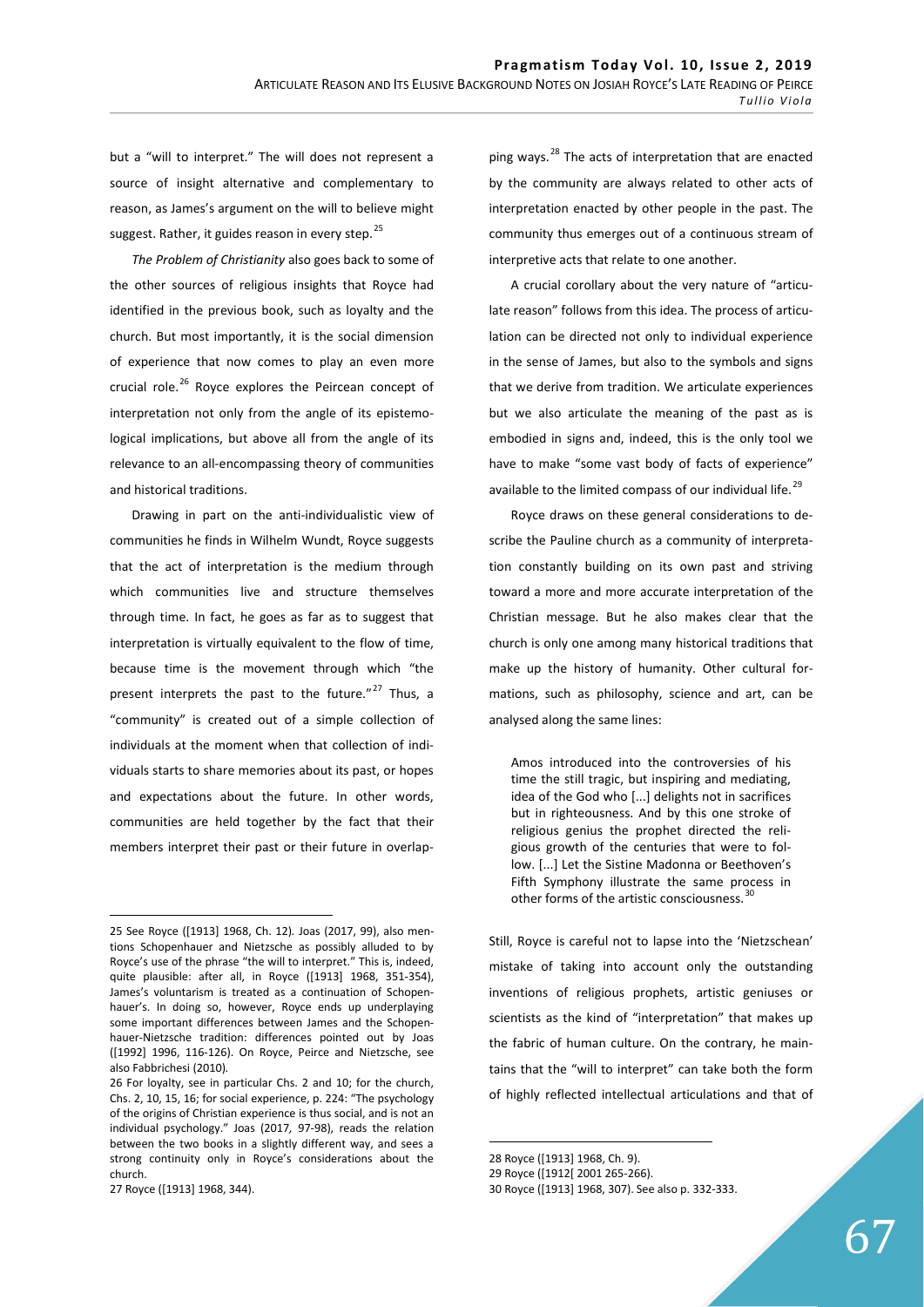more unsophisticated attempts to make sense of ordinary experiences.<sup>31</sup>

Overall, what Royce is after here is a comprehensive *hermeneutic* approach to history and culture, i.e. to the different objectifications of the life of communities that are handed down from generation to generation. I call this approach hermeneutic, quite literally, because it is based on a general theory of interpretation. Only, this theory of interpretation does not have the classical European hermeneutic tradition as its primary source, but the semiotics of Peirce.

Herein lies one of the most original and compelling aspects of *The Problem of Christianity.* The book successfully shows how pragmatist philosophy can be brought to bear on some major problems of hermeneutics, the philosophy of history and the philosophy of culture. It elaborates on Peirce's theory of signs in the direction of an understanding of historical interpretations, while insisting that these historical interpretations should be anchored in the Jamesian dimension of subjective experience.<sup>32</sup>

This is a truly original development of Peirce's philosophy, for it pushes in new directions some insights that Peirce had only seriously articulated within the framework of science. Even Peirce's work as a historian and philosopher of history, although extremely significant in its own right, centres almost exclusively on the history of science. As a result, his account of religion, art and other aspects of human culture is left rather underdeveloped. $33$  Why is this so? I think that one way of answering this question would be to say that Peirce was too sceptical of the possibility of bestowing the property of rationality on domains of human discourse that do not follow the scientific ideal. He took the possibility for people to reach consensus by means of disinterested

inquiry as one of the defining features of genuinely rational enterprises. He had, therefore, a hard time investigating those cultural domains that follow different dynamics.

However, Royce's use of Peirce's semiotics has its own problems: problems that are structurally analogous to what I have already said about the issue of inarticulate experience. In particular, Royce does not dwell on the inner differentiation of the concept of sign, and thus neglects a fundamental insight of Peirce's, i.e. the existence of less articulated but nonetheless thoroughly semiotic dimensions of experience. Peirce's famous partition of signs into icons, indices and symbols is meant to capture precisely this insight*.* This classification would have been very relevant to Royce, as it would have strengthened his contention that all forms of cultural production, from philosophy to art and religion (and indeed, even the thoughts that accompany our ordinary lives), are acts of interpretation or articulation. $34$ 

In the same vein, insisting on the existence of nonsymbolic but, nonetheless, semiotic entities such as icons and indices may also help us formulate more precisely an idea that plays an important role in Joas's theory of articulation. I mean the idea that the articulatory process, as Joas has it, can "begin at both ends." That is, it is not always the case that we first have an inarticulate feeling which we then set out to express in words or actions. Rather, sometimes it is the action, the gesture or the word that comes first, and feeds back into the feeling.<sup>35</sup> But the existence of this feedback effect can only be truly integrated in a theory of articulation if we clarify in which sense a non-verbal entity such as a gesture or an action can be said to "articulate" a feeling – that is, to be a *semiotic translation* of that feeling.

<sup>31</sup> This thought comes out with particular prominence in Royce ([1912] 2001, 120-129).

<sup>32</sup> See the emphatic allusion to James in Royce ([1913] 1968, 247): "The concept of the community […] depends indeed upon an interpretation of the significance of facts, and does not confine itself to mere report of particulars; but it does not ignore *the present varieties of experience*" (my emphasis). 33 See, above all, Peirce (1985).

<sup>34</sup> Compare Joas (2017, 95). It is worth noting that Royce used to mention this aspect of Peirce's thought in his seminars. See Costello (1963). 35 Joas ([2004] 2008, 12).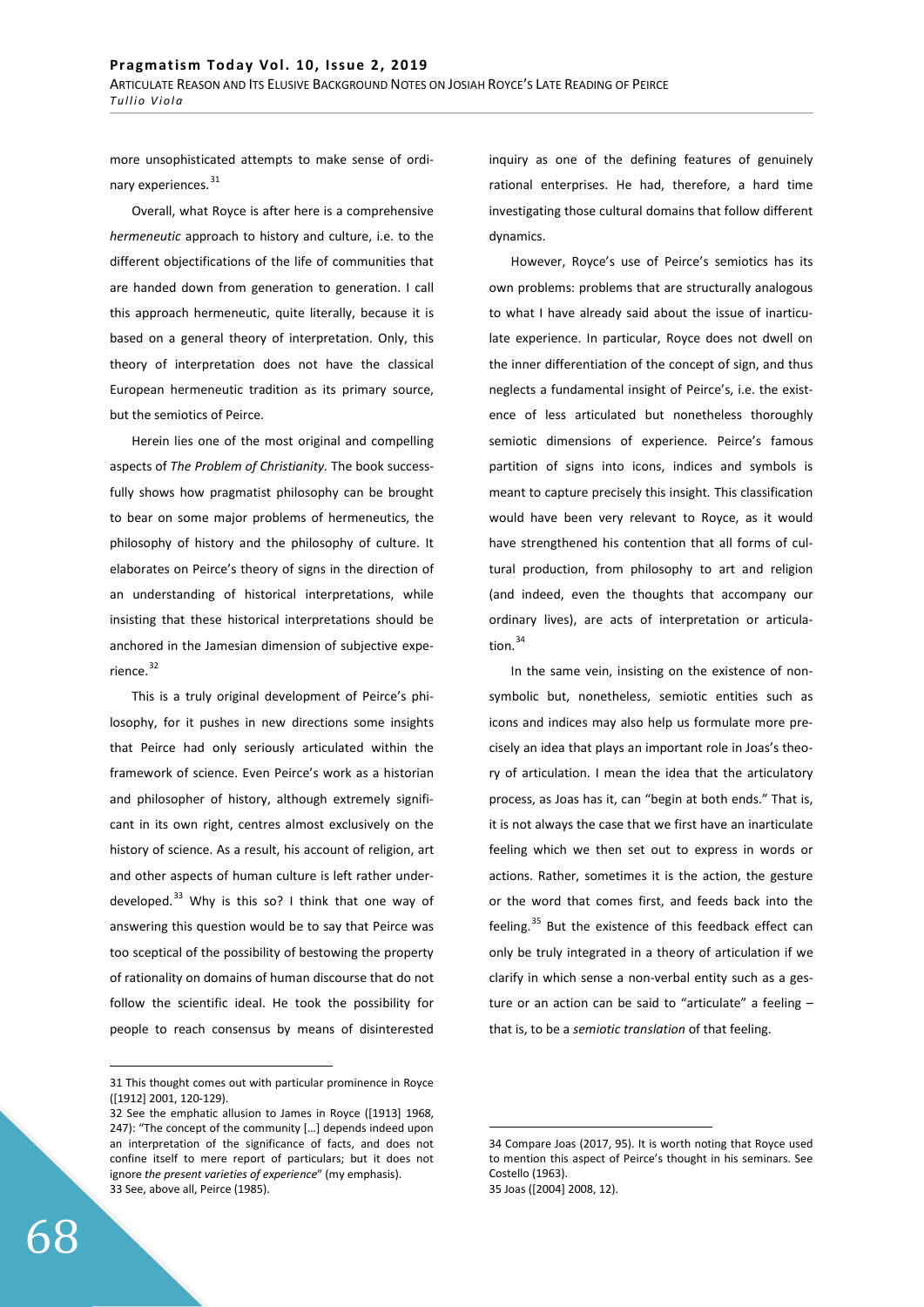## **3.** History and Teleology

A last significant aspect of Royce's hermeneutics is its relevance to a new assessment of the relation between the historicity of religious traditions and their normative claims of validity (i.e. between "The Historical and the Essential", as the title of one of the book's chapters has it<sup>36</sup>). Indeed, answering this question is the one fundamental goal of *The Problem of Christianity.* Overall, the book aims to understand "how Christianity, considered as a body of religious beliefs, is related to the whole lesson of religious history".<sup>37</sup> Royce's strategy, here, is to look at Christianity neither "as the one true faith" nor "as an outworn tradition to be treated with an enlightened indifference, but as a central, as an intensely interesting, life-problem of humanity."<sup>38</sup>

Once again, the problem is closely related to Royce's criticism of James. While admitting that James's focus on experience helps circumvent a reading of Christianity exclusively in terms of its historical and institutional development, Royce insists that "Christianity is not merely a religion of experience and of sentiment" either. $39$  Rather, it is a religion that pivots on tradition. This problem has important methodological implications. Royce is explicitly committed to finding a "union of historical summary with philosophical reflection."<sup>40</sup> He wishes to assess the Christian doctrine "partly in the light of its history, partly in the light of a philosophical study of the meaning and lesson of this history."<sup>41</sup> In this sense, he is once again recapitulating a classical desideratum of hermeneutic theories, i.e. to link a general theory of interpretation with an appreciation of the historical nature of interpretation itself.

36 See the title of Ch. 15 in Royce ([1913] 1968).

39 Royce ([1913] 1968, 230).

In concrete, Royce seeks to strike a middle course between recognising the historical nature of the Christian doctrine and denying that this historical nature is tantamount to utter contingency. Christian religion is based on a number of "essential" ideas about the role of the Church, the moral burden of individuals, and divine plans for redemption.<sup>42</sup> On the one hand, these essential ideas are never directly and intuitively available but only accessible through their historical formation: "as symbols, as parables, as shadows cast by the things of some higher world."<sup>43</sup> But on the other hand, faithful individuals have to read these symbols not as fortuitous historical events but in light of the eternal message that they convey.

A structurally equivalent argument applies to the question whether the Christian doctrine is already entailed *in nuce* in the teaching of Jesus, or whether it needs to be completed by the subsequent theological doctrines that were elaborated by the Pauline church. Royce sides unambiguously with the second position, because the first "miss[es] the meaning of history to a degree unworthy of the highly developed historical sense which should characterize the 'modern man'."<sup>44</sup> The teachings of Jesus are, quite obviously, foundational to the Christian doctrine. But as they stand, they are incomplete, vague and unclear. Therefore, they call for various interpretations that aim at completing and making explicit their ultimate message. But once again, these interpretations are not purely contingent historical facts. Rather, they are the realisation of an eternal message: they "include doctrines which indeed supplement, *but which at the same time in spirit fulfill*, the view of life and of salvation which the original teaching of the Master [...] made known."<sup>45</sup>

Royce is thus advocating a position that, faithful to the tradition of hermeneutics, recognises a fundamental tension between the content of the Christian doctrine

<sup>37</sup> Royce ([1913] 1968, 64).

<sup>38</sup> Royce ([1913] 1968, 61). Here, it is easy to note a relation to Hans Joas's idea of an "affirmative genealogy." See Joas ([2011] 2013, Ch. 4).

<sup>40</sup> Royce ([1913] 1968, 74).

<sup>41</sup> Royce ([1913] 1968, 65), where he also speaks of a "synthesis of certain philosophical and of certain historical problems".

<sup>42</sup> Royce ([1913] 1968, 70-73).

<sup>43</sup> Royce ([1913] 1968, 376).

<sup>44</sup> Royce ([1913] 1968, 67-68).

<sup>45</sup> Royce ([1913] 1968, 70), my emphasis.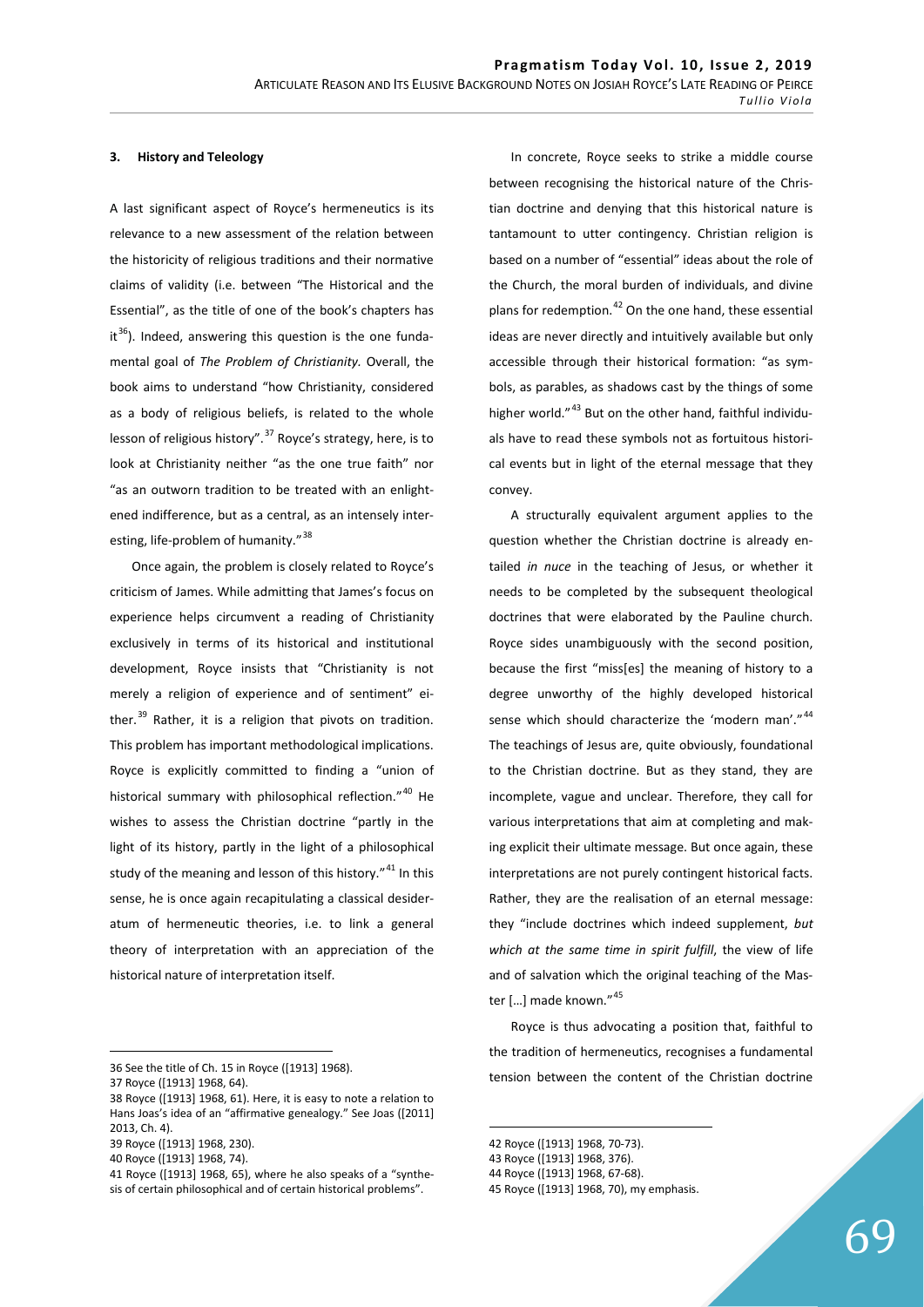and the historical manners in which that content has been conveyed – or between the "spirit" and the "letter," to use the classical Pauline formulation. These "conflicts of spirit and letter […] cannot be understood unless our historical sense is well awakened. On the other hand, they cannot be understood *merely* through a study of history. The values of ideals must be ideally discerned."<sup>46</sup>

To use a slightly different terminology, making sense of the religious doctrine is neither about *discovering*  something outside of history nor about *constructing* an intellectual content from scratch. Rather, it is about putting forth interpretations of historically given symbols (or of historical facts) in light of a value-laden assessment of their meaning. This midway point between discovery and construction, between a neatly a-historical attitude and a historicist form of reductionism, is conceptually equivalent to Royce's concept of articulatory reason, where a certain organic totality is given from the very beginning but needs to be further unfolded and developed.<sup>47</sup>

One may be tempted to push a comparison with Peirce's philosophy of science here. As I have already pointed out, science is the domain of human culture to which Peirce was philosophically most sensitive; and this applies also to his reflections on the relation between historical genesis and a-historical validity of scientific truths. Peirce's "fallibilism" claims that scientific theories are approximations to a truth that can only be seen as the regulative ideal of inquiry, to be reached "in the long run." An immediate corollary of this idea is that no theory is ever conceivable as absolutely true: "what has been indubitable one day has often been proved on the morrow to be false."<sup>48</sup> However, what does bestow objective scientific validity on each of the theories that follow one another in history is the scientific "spirit" in which the inquiry is pursued, and those theories' ability to bring us closer and closer to the truth. Royce formulates a similar idea with regard to the development of religious communities over history. Among all the symbolic tools we deploy to make sense of the eternal teachings of Christianity, none is absolutely valid. But the truth of the religious message shines through the whole chain of historical interpretations.<sup>49</sup>

However, in spite of the relevance of Royce's ideas for an understanding of the link between historicity and interpretation, there remains a weak spot in his dealing with the problem of history: one that Hans Joas has already forcefully indicated. I mean the overly teleological account of historical progress. Royce is adamant that precisely in virtue of reason's ability to mediate between the past and the future, and in furthering the links between different ideas, it is possible to conceive of human history as the "process of the spirit," in the course of which "to every problem corresponds […] its solution, to every antithesis its resolution, […] to every tragedy the atoning triumph which interprets its evil." This closed and teleological character of history, Joas maintains, is emphatically at variance with one of the main tenets of pragmatism, i.e. the acceptance of the contingent and unforeseeable nature of human affairs.<sup>50</sup>

In closing this paper, I would like to stress that the teleology that characterises Royce's philosophy of history does not necessarily follow from its Peircean premises. On the contrary, it can once again be related to Royce's *failure* to take into account one specific aspect of Peirce's philosophy, namely the tight link between articulate reason and its inarticulate, experiential background.

<sup>46</sup> Royce ([1913] 1968, 79).

<sup>47</sup> A contemporary theorist of articulation such as Charles Taylor has emphasised the same idea of articulation striking a middle course between discovery and construction (or invention). See, e.g. Taylor (2016, 146). On Taylor's reading of James, see Taylor (2003).

<sup>48</sup> Peirce, "Consequences of Critical Common-Sensism" (1905), in Peirce (1931-1958, par. 5.514).

<sup>49</sup> Cf. the explicit analogy between the scientific community and the Pauline church in Royce ([1913] 1968, 333). One difference, however, would remain: while in the case of science what remains fixed over time is the adherence to a procedure, in the case of religion we can identify the persistence of a positive message, or content.

<sup>50</sup> Royce ([1913] 1968, 381); Joas (2017, 104).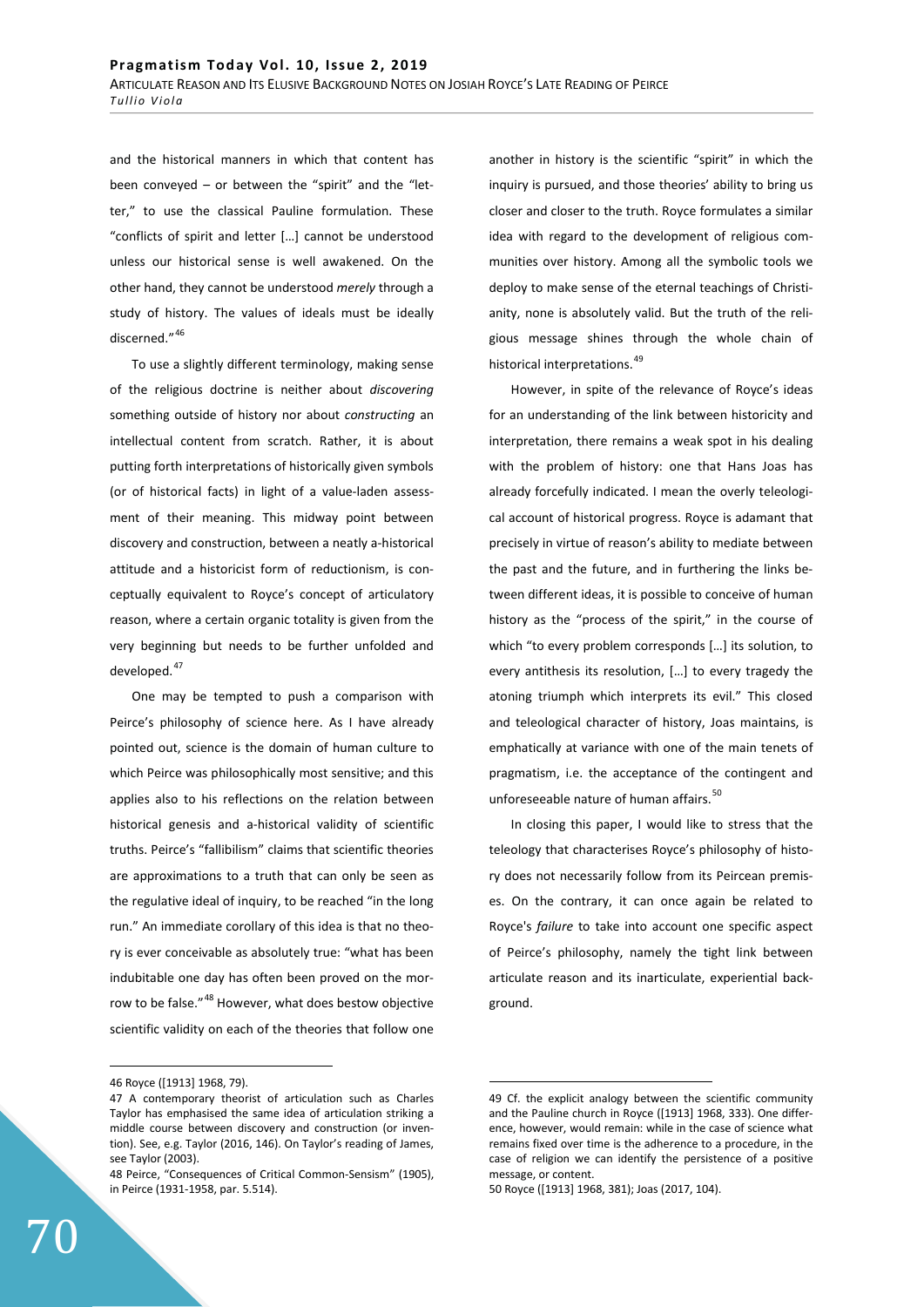Royce's insistence on "the process of the spirit" reveals that he is still at least in part committed to an idea that Peirce himself had rejected some years before, in his review of another book by Royce, *The Religious Aspect of Philosophy* (1885). On that occasion, Peirce had used a memorable phrase – the "Outward Clash" of reality – to point to the unforeseeable and irreducible constraints of experience that he saw gravely underestimated in both Royce and Hegel. $51$  Now, whether or not Peirce was right in reading Royce's early book through the lenses of Hegel, I believe that the substance of his criticism could still be levelled against *The Problem of Christianity*. Royce's understanding of the relation between interpretation and temporality, for instance, although undoubtedly comparable to certain Peircean ideas, fails to do justice to Peirce's conviction that the future is open and undetermined. $52$  By the same token, Royce's understanding of the very concept of interpretation leans toward a conciliatory model that is alien to Peirce. Royce tends to equate every act of interpretation to the operation of producing a third element that mediates between two opposite ideas. But this is to mistake the species with the genus. The Peircean concept of interpretation is a much more general operation than the specific act of comparison and reconciliation.

It is, furthermore, important to realise that "teleology" is said in many ways. While it may be convincingly maintained that all hermeneutic arguments rest on a teleological structure that is embedded in the very act of interpretation, this teleology does not necessarily coincide with the idea of a fixed *telos* in human history. The teleology of hermeneutics descends from the renowned circular structure of interpretation. Every act of interpretation is accomplished in light of a general idea that is pre-existent to the interpretation itself; and conversely,

that general idea is further determined by the single acts of interpretation that are accomplished in its light.

In the same vein, the process of articulation I have been exploring in this paper presupposes the existence of a given element or an unarticulated totality, which orients the process by providing the direction along which articulation will unfold. But there is no internal reason why this hermeneutic or articulatory teleology should be projected onto a super-individual, historical scale – or worse, why it should obliterate the contingent and unforeseeable dimension of human action.

Peirce was a profoundly teleological thinker. His semiotics dictates that the way in which general signs influence the world of material individuals is subsumable under the category of final causation.<sup>53</sup> In particular, his account of intellectual evolution (interestingly called "agapasm", from Greek *agapē:* the same Christian love that Royce puts at the center of his concept of "loyalty") suggests that ideas can exert an "immediate attraction" on individuals and become the final cause to which habit-taking processes are directed.<sup>54</sup> However, this emphasis on final causation is closer to the hermeneutic or articulatory teleology I have just described than to the super-individual teleology that is involved in Royce's philosophy of history. Individuals can feel the force of a philosophical, scientific or religious idea because they are captured by it before they really possess it, like in "the conversion of St. Paul."<sup>55</sup> They thus orient their subsequent efforts to the development of that vaguelyfelt idea. However, these dynamics should be understood in the light of another key idea of Peirce's account of intellectual evolution, namely, the reality of contingency and chance, and the consequent impossibility of predicting in advance what the final outcome of individual actions will be.<sup>56</sup>

<sup>51</sup> Peirce, "An American Plato" (1885), in Peirce (1984-2010 [henceforth: W], vol. 6, 225): "The capital error of Hegel which permeates his whole system in every part of it is that he almost altogether ignores the Outward Clash."

<sup>52</sup> See, e.g., Peirce, "Issues of Pragmaticism" (1905), in EP2, 357-359.

<sup>53</sup> Short (2007, Ch. 5).

<sup>54</sup> Peirce, "Evolutionary Love" (1892), in W8, 184-205.

<sup>55</sup> Peirce, "Evolutionary Love", in W8, 196. Cf. what Joas says on Royce's loyalty in (2017, 92): loyalty is a "Hingabe an eine Sache, die man nicht einfach gewählt habe, sondern die einen ergriffen, die sich einem offenbart habe".

<sup>56</sup> This paper is the English version of a German article that will be published in *Idealbildung, Sakralisierung und Religion. Im*